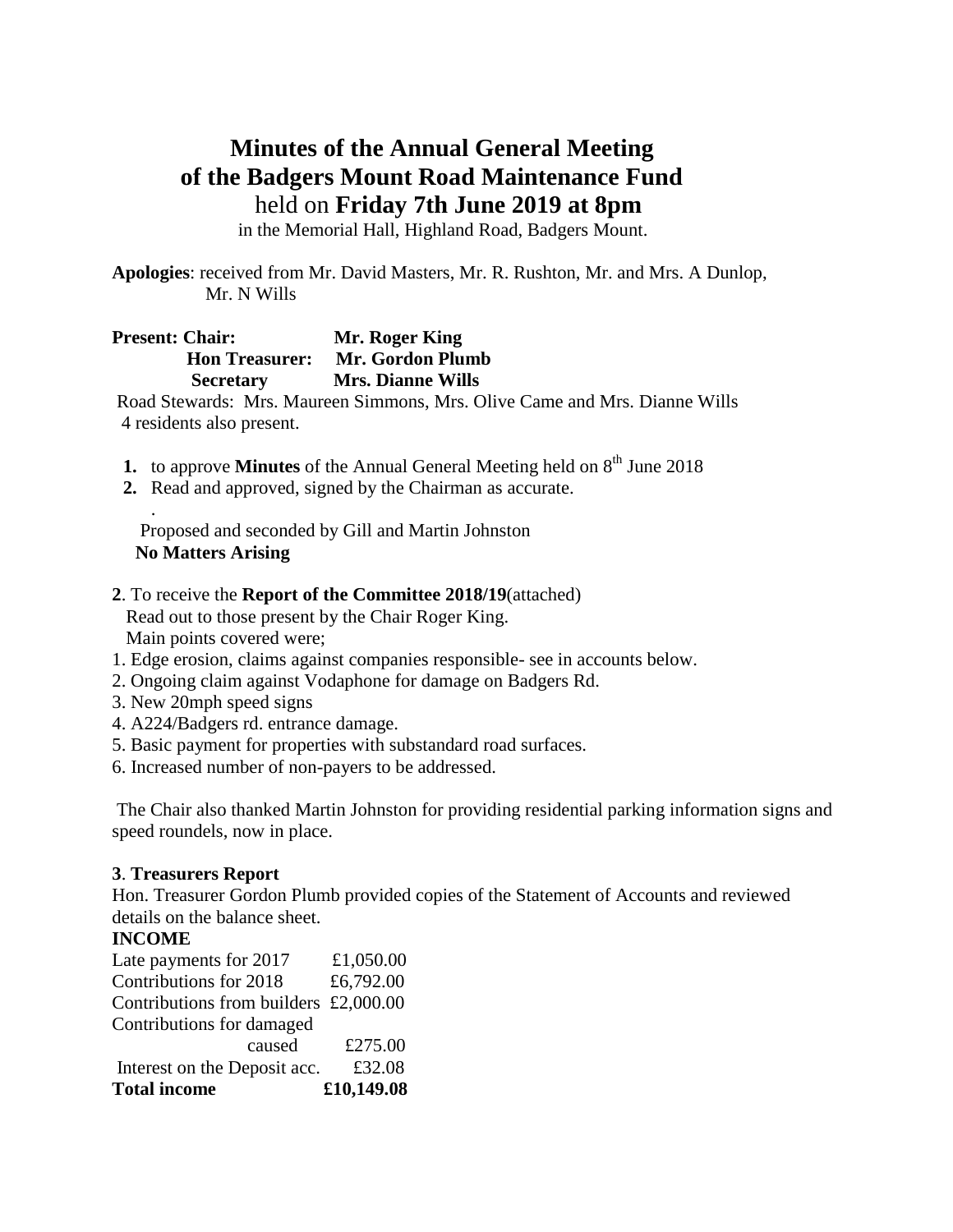## **Expenditure in 2018**

| Insurance premium                | £639.53                                     |
|----------------------------------|---------------------------------------------|
| Admin                            | £ 57.62                                     |
|                                  | Excess of income over expenditure £7,175.18 |
| <b>Total spent 2018</b>          | £2.973.90                                   |
| Balance B/F January 2018         | £12,658.34                                  |
| <b>Balance C/F December 2018</b> | £19,833.52.                                 |

To **Approve the Audited Accounts 2018**: Audited by Mr. Dugal Dick Proposed by Mrs. Olive Came Seconded by Mr. Trevor Simmons

## **4**. **To agree the Contributions for 2019**

The Chair- Roger King reported that the committee thought that with an increase last year, the contribution would continue to be £40 per house and keeping the amount per car at £30. All present agreed.

There followed a discussion on the matter of non-payers. Naming and shaming is not a desired option.

The Report had stated that over 10 years, an estimated shortfall of £11,000 has effected the amount of repairs done. Listing house numbers**/**names and not naming the individuals, was the action decided upon to encourage non-payers to contribute, even if it is not the full amount. Mr. King had made enquiries re new owners, and found they may not be informed about the road maintenance fee by their conveyers or solicitors, as the 'search' is not always that comprehensive even though this information should be included.

### **5. Election of Officers**

All are prepared to stand again.

Chair: Roger King Hon Treasurer: Gordon Plumb Secretary: Dianne Wills

Road Stewards: Mrs. O. Came, Mrs. M. Simmons, Mr. R. Rushton and Mrs. D. Wills Hon' Auditor: Mr. D. Dick

All the above were approved en block. Proposed: Mr. M. Johnston Seconded: Mr. T Simmons